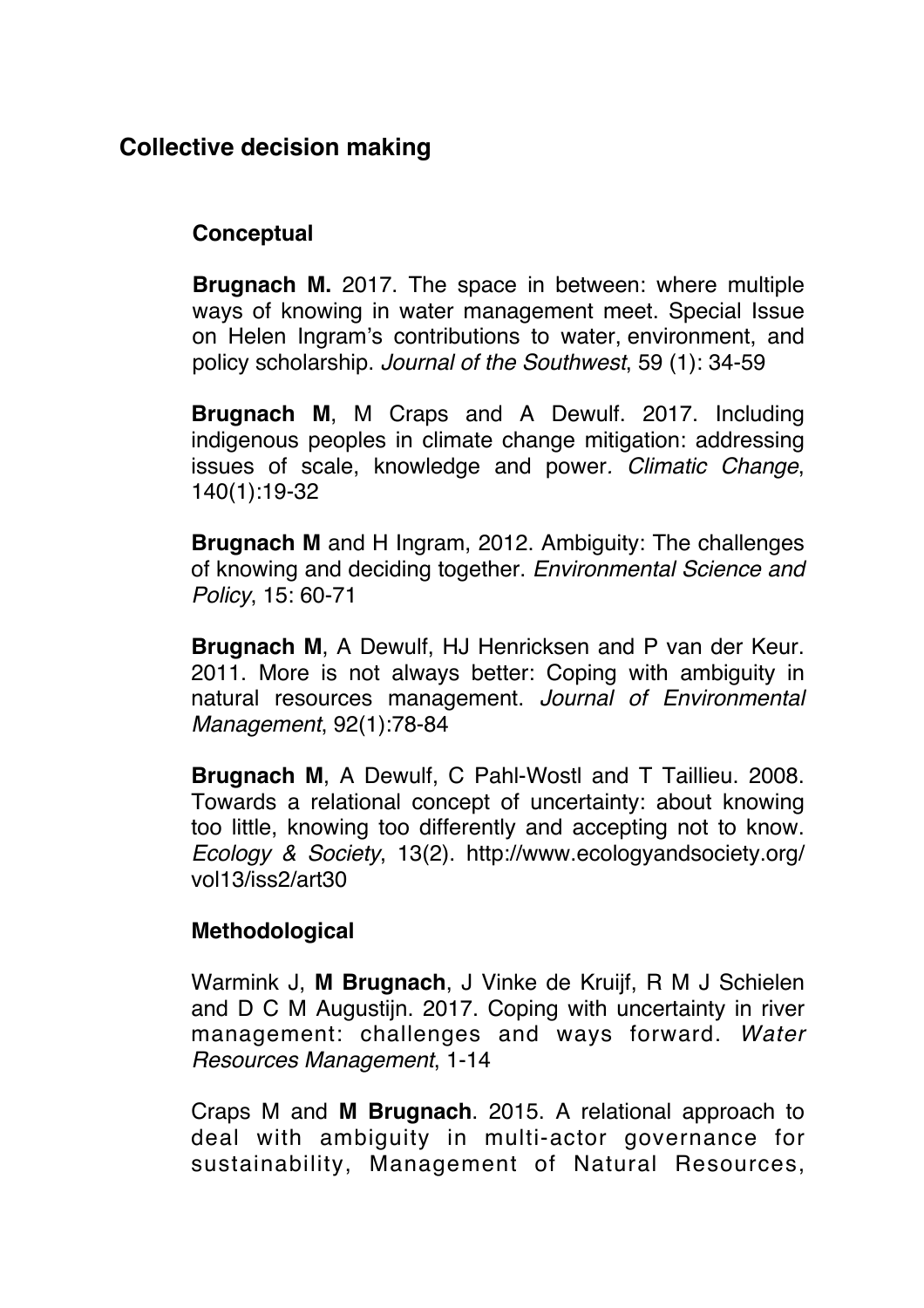Sustainable Development and Ecological Hazards IV, Vol (199), 233 pages. WIT press Publisher.

Van den Hoek RE, **M Brugnach**, JPM Mulder, AY Hoekstra. 2014. Analyzing the cascades of uncertainty in flood defense projects: How "not knowing enough" is related to "knowing differently". *Global Environmental Change*, 24: 373–388

Henriksen H-J, P Zorrilla-Miras, A de la Hera, and **M Brugnach**. 2012. Use of Bayesian networks for dealing with ambiguity in integrated groundwater management. *Integrated Environmental Assessments and Mangement*, 8(3): 430-444

Van der Keur P, **M Brugnach**, A Dewulf, JC Refsgaard, P Zorilla, M Poolman, N Isendahl, GT Raadgever, HJ Henriksen, JJ Warmink, M Lamers and J Mysiak. 2010. Identifying Uncertainty Guidelines for Supporting Policy Making in Water Management Illustrated for Upper Guadiana and Rhine Basins. *Water Resource Management*, 24(14): 3901-3938

Isendahl N, A Dewulf, **M Brugnach**, G François, S Möllenkamp and C Pahl-Wostl. 2009. Assessing framing of uncertainties in water management practice. *Water Resources Management*, 23(15): 3191

**Brugnach M.** 2005. Process level sensitivity analysis for complex ecological models. *Ecological Modelling*, 187:99-120

## **Case study applications**

Giordano R, **M Brugnach** and I Pluchinotta. 2017. Ambiguity in problem framing as a barrier to collective actions: some hints from groundwater protection policy in the Apulia Region. *Group Decision and Negotiation*, 1-22

Hassenforder E, **M Brugnach,** B Cullen, N Ferrand, O Barreteau, KA Daniell and J Pittok. 2016. Managing frame diversity in environmental participatory processes - Example from the Fogera Woreda in Ethiopia. *Journal of Environmental Management,* 177, 288-297